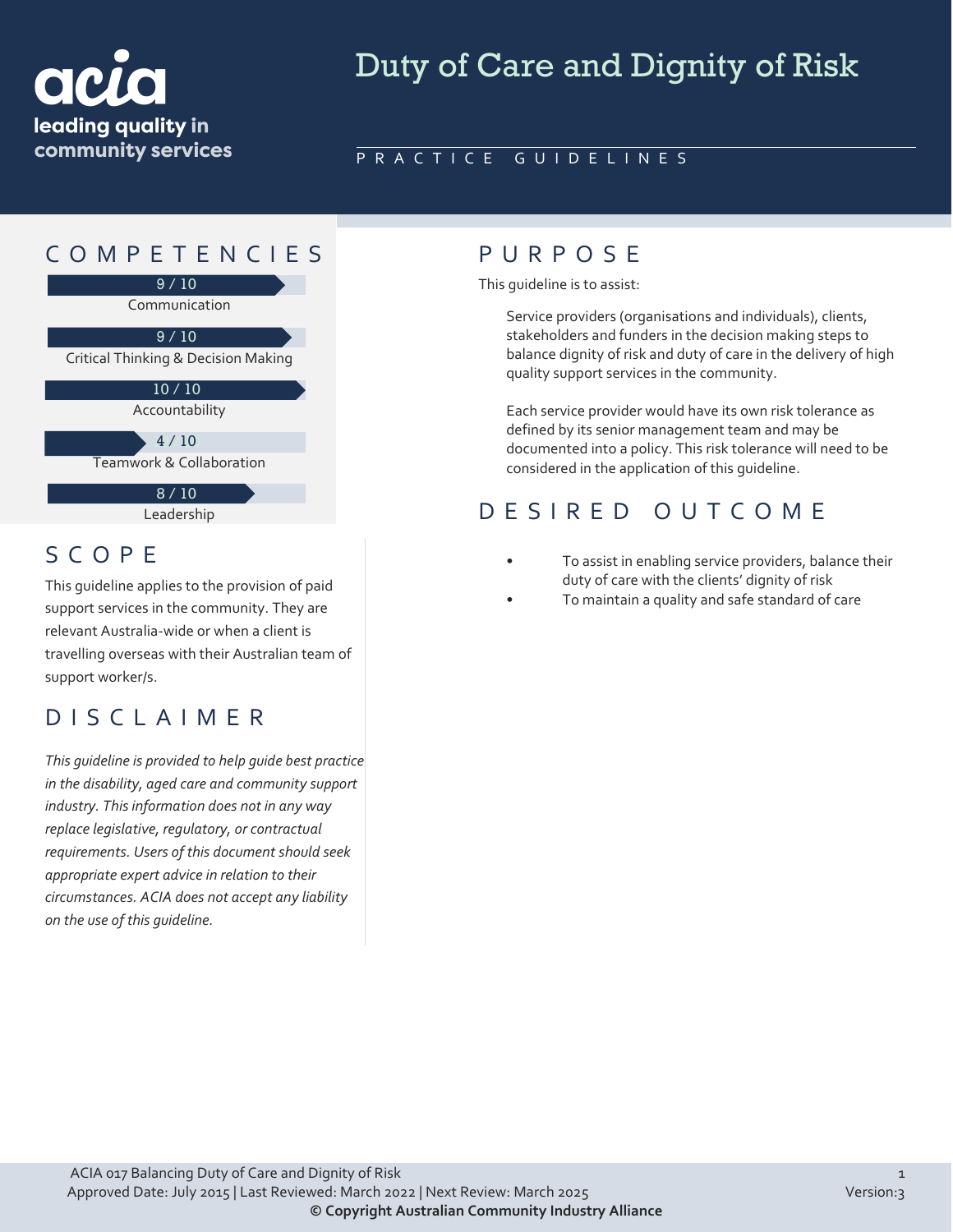#### BACKGROUND

In 2008, the United Nations Convention on the Rights of Persons with Disabilities, Article 19, acknowledged the right of the individual to make choices about their life. The National Disability Insurance Scheme (NDIS) ("NDIS Act," 2013) acknowledged dignity of risk as a critical part of a person with a disability's right to choice and control. It states that a person with a disability "should be supported to exercise choice, including in relation to taking reasonable risks, in the pursuit of their goals and the planning and delivery of their supports ("NDIS Act," 2013, p. 6)". It ensures that the clients' support plan must include any unreasonable risks (Section 44 (2)a), furthermore acknowledging the responsibility of the CEO to manage such risks. The NDIS Commission as a part of their Quality Standards, verifies through the certification processes that "each client's right to dignity of risk in decision making is supported… to make informed choices about… the risks and the options under consideration (Commonwealth of Australia, 2020, p. 6)". The NDIS does go further within their guidelines and standards as opposed to the Aged Care Act, to articulate the extent of engagement on this issue. However, yet again there is a long way to go to supporting the sector to support clients where restraint is demanded by family for safety, or where a person in a group home needs to be restricted from leaving the house for their safety, or the manual handling practice requests of the family are inconsistent with provider expectations, medication administration is provided in a unique manner for the needs of the child with disability, or the cost of adequate supervision of a client is not covered by the NDIS.

Service providers have a responsibility to their clients to reduce or limit the amount of harm or injury they may experience. This means that service providers must anticipate risks for clients and take care to prevent them coming to harm. This responsibility is known as 'duty of care' and it can sometimes seem overwhelming. For example, a service provider's responsibility to one party (for example, its personnel) might conflict deeply with its responsibility to its clients.

The service provider needs to balance the safety of the client against other concerns such as:

- the safety of other people/support workers
- other rights of the client (e.g. the right to privacy)
- the aims of the service (e.g. to assist the client to remain living independently in the community)
- the limits of service provider (e.g. money and other resources)

Dignity of risk supports the rights of clients "to make their own decisions about their care and services, as well as the right to take risks (Commonwealth of Australia, 2021, p. 8)". It is further defined by Ibrahim and Davis (2013, p. 1) as the "principle of allowing an individual the dignity afforded by risk-taking, with subsequent enhancement of personal growth and quality of life". The objective of this paper is to provide greater understanding about dignity of risk in the context of providing a practical lens that overviews the reality of the concept along with the legislative milieu associated with it. Dignity of risk presents one of the most challenging and evolving areas in aged care and disability provision due to the express nature of the legislation to enable and support the concept, however with growing demands on duty of care, ensuring the safety of others and governance requirements, it only but provides a blurry and indeed challenging space for those in the sector to unpack. Despite this evolution, this right for self-determination is inherently in the right of all individuals. It is undertaken throughout the course of ones life, so one may further consider what right does a provider or decision maker have to influence, restrict, or impede an individual's choices of an individual regardless of their physical, cognitive or other impairment.

Dignity of risk, was first introduced into the literature in 1972, by Robert Perske, where it developed an initial narrative on the complexities of the subject, particularly in relation to persons with a disability (Perske, 1972). He outlined that some of our greatest accomplishments came with risks, despite often failing on numerous occasions to achieve these outcomes. Even early into the journey of dignity of risk, Dr Julian Wolpert argued that without the ability of a person to take risk, she hypothesised that there was no dignity (Wolpert, 1980). As well put by Rhonda Nay; "Life itself is a risk. We cannot eliminate risk without eliminating the person" (Nay, 2002).

An overall improved quality of life foundationally supports the position for the advantages in risk-taking. There are values to be had in enriching a person's independence and overall autonomy, as well as improvements in social engagement and interaction, general wellbeing improvements, and health status. Dignity of risk is supported to enrich a persons general self determination and feelings of worth, along with the construct of value added role in society. As presented earlier, life brings with it risk and is largely unpredictable, and this approach intends to facilitate a medium between duty of care and risk. The situational paradigm surrounding the risk may include considering; cognitive ability, the safety considerations, stage of life, the values of the individual, the individual capacity, the experience of the provider and staff engaged with the decision, substitute decision-makers and key stakeholder feedback, legislation requirements and guidance, what is fair and reasonable and the level of supervision required. However, the decision of risk comes largely with the preception and decision associated with choice.

ACIA 017 Balancing Duty of Care and Dignity of Risk 2 It is highly regarded that clients need choice. This negotiation with clients and key stakeholders in order to improve clients independence and autonomy, involves engaging the person and providing informed consent. Whilst choice is often about giving a voice to the needs and wants of a client, it additionally acknowledges the rights and outcome of the decisions may come with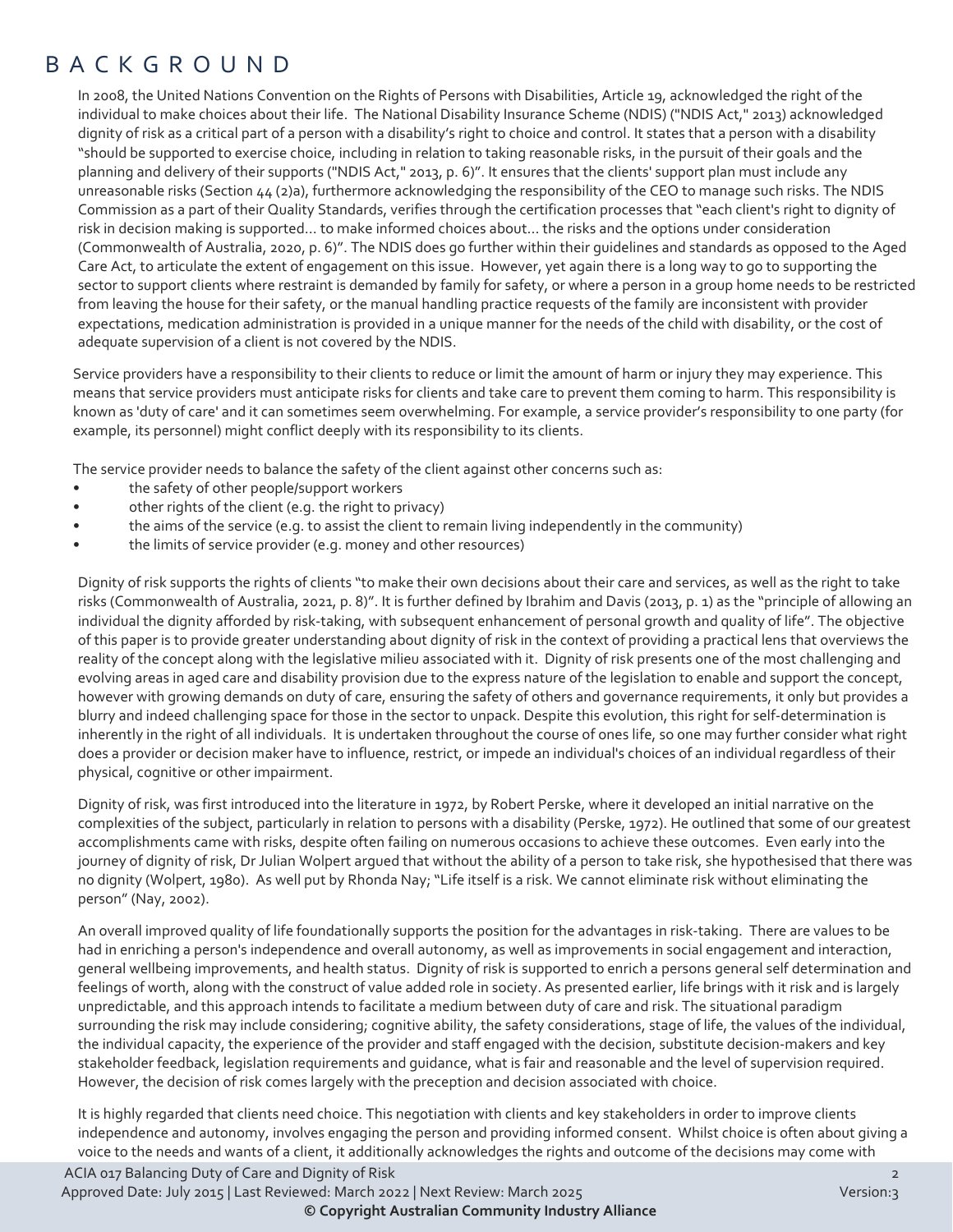mistakes and learnings. Engaging conversations about choice requires informed discussion and documented acknowledgment of the levels of risk one is prepared to participate. Ultimately, this supports an increased person centred approach of care and service provision. It furthermore, engages in a value add approach to the needs and values of a person relevant to the stage of life they are experiencing.

The concept of duty of care invariably is linked to dignity of risk. The overall intent of duty of care is making all reasonable and foreseeable efforts to ensure the client does not come to harm. However, there has been reasonable principles within common law that give a person the right to self-autonomy and an innate right to determine how they shall live. It provides precedence for the client to make reasonable and informed risks to the choices that may impact on their life. As set out in the aged care standards, providers need to ensure a balanced approach to managing risks and respecting the rights of the client (Commonwealth of Australia, 2021). The Disability Services Act (2006) Queensland Section 19 (3) acknowledges that persons with disabilities "have the same rights as others." In its disability framework, it responds to this issue by stating that providers have ensured dignity of risk is considered (Queensland Government). However, it has a long way to go on support this concept of dignity of risk, as do is in the other states, including; Disability Act (2006) Victoria, Disability Inclusion Act (2018) South Australia, Disability Services Act (2011) Tasmania, Disability Services Act (1993) Western Australia, and Disability Services Act (1993) Northern Territory.

Dignity of risk, whilst explicit in its intent and meaning, challenges both the sector and the community at large. A review of dignity of risk provides context to the challenges existing in this domain. The primary challenge is that whilst there is common law precedence for clients taking risk, this isnt as well presented in relevant legislation. The NDIS Act provides the best guidance for safeguarding in this area, however as is inherent in the Aged Care Act and the respective state legislation on disability, there is scant guidelines about the operationalisation of such significant policy directive. Further work needs to develop in this area to provide improved guidance in this area. A suggestion would be in the form of case studies to guide interpretation or risk and escalation criteria for supporting the level of risk immersed in dignity of risk. There is no doubt in the policy direction that dignity of risk is critical to support the choice and control of clients, as with the inevitable journey of life there comes risk, and without risk taking there is no dignity.

#### DEFINITIONS & SUPPORTING INFORMATIO N

**Support Worker** - A paid person who assists people to perform tasks of daily living so as to participate in social, family and community activities in the person's home and their community. Support Workers have been commonly known in the past as attendant care worker, disability worker, aged care worker, community worker, homecare worker, care worker or paid carer.

**Service Provider** - Organisation or person accountable for the delivery of supports to Clients.

**Carer** - a person that provides supports to the Client at no cost (generally family or friend).

**Support Worker Competency** - trained and assessed as competent by a Registered Nurse or a person deemed competent by the provider to safely and appropriately perform a specified task as a support worker.

**Client** means the service user, participant, user, care recipient, consumer or person receiving the nursing or support services.

**Plan** means a Service Plan, Support Plan or Individual Plan (however titled – the plan) is a document developed in response to a request for service. It is developed by a Registered Nurse or a person deemed competent by the provider from the service provider, prior to the commencement of service delivery. It outlines the expected outcomes of the requested care/services and the tasks, duties and interventions required to meet the care and service needs of the client (within the parameters of the funding program). The plan guides and directs the individual support worker or Registered Nurse in their day-to- day delivery of the services.

**Registered Nurse** means a person who has completed the prescribed educational preparation, demonstrated competence for practice, and is registered and licensed with the Australian Health Practitioner Regulation Agency (AHPRA) as a Registered Nurse.

**Consent** means the client (or guardian) has agreed formally or informally (e.g. verbally agreed and then documented in the client's case notes) for the service provider or identified parties to act, discus or share their information.

**Dignity of Risk** means all clients can have autonomy and self-determination (or dignity) to make choices for themselves. Clients have the freedom to make mistakes and learn from them.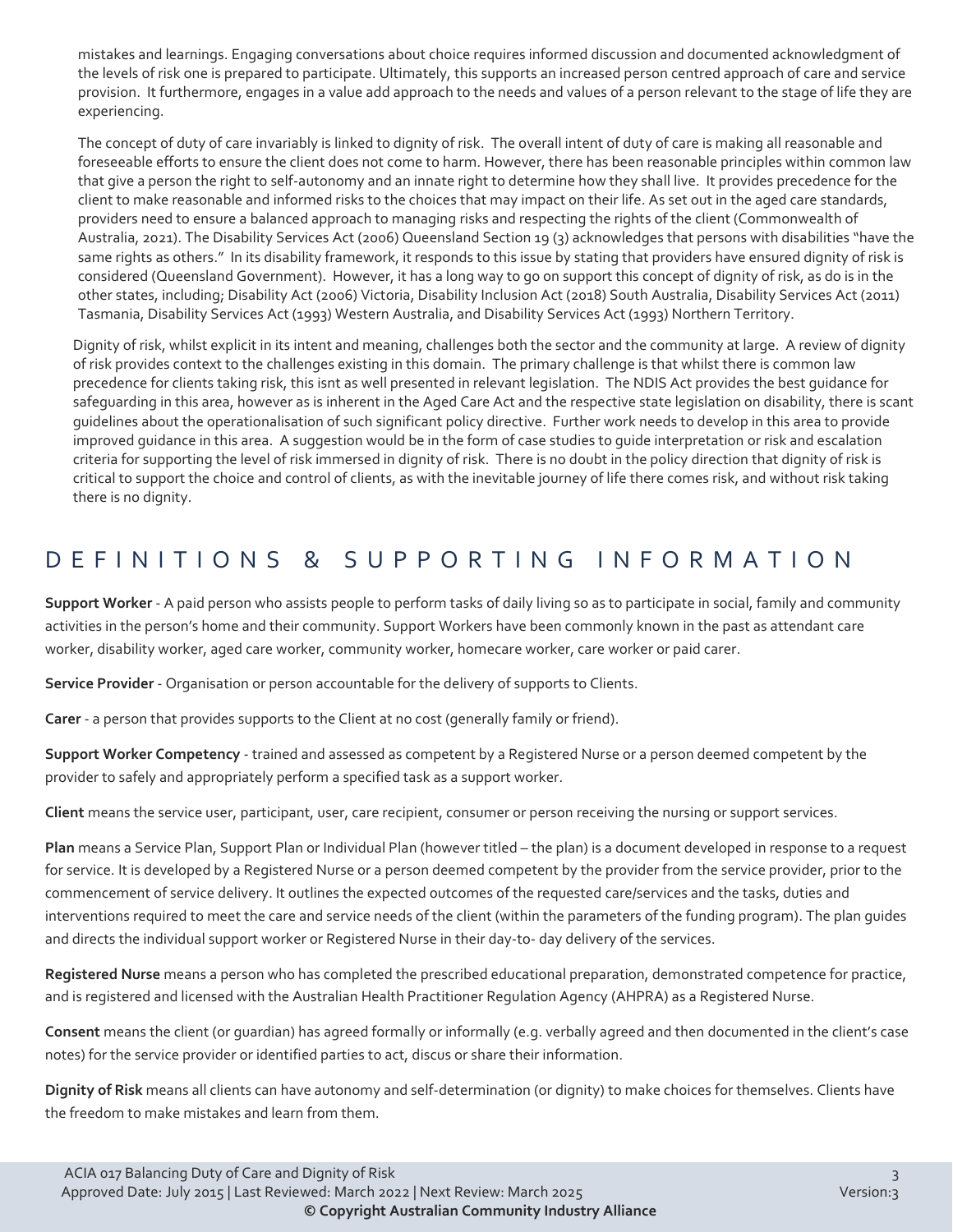**Duty** of Care is the legal responsibility to avoid acts or omissions, which could be reasonably foreseen to injure of harm other people. Service providers have a duty of care to clients to reduce or limit the amount of harm or injury clients may experience as a result of their support. It is not a duty to protect the client from themselves unless legally required to do so. Service providers also have a duty to their personnel to provide a safe work environment during the course of service.

**Informed Choice** is the process of choosing from options based on accurate information and knowledge.

**Guardian** is a person legally appointed to make lifestyle, health and medical decisions for a client when a client is not capable of doing this for themselves. Examples include public guardian and enduring guardian

**Minimal Restrictive Option** refers to the course of action or environment that allows the client to live, learn and work with minimal restrictions. 'Minimal restriction' or 'minimal intervention' recognises any restrictions on choice and control should be minimal and evidence based.

**Nominee** will be appointed where requested by the client or where necessary by the NDIA to ascertain the client's wishes and maximise their personal and social well-being.

## GUIDEL INE

#### **Service Provider - Decision Making Process**

Where an activity or request impacts a service provider's duty of care and a client's dignity of risk, the service provider should:

- Understand the client consider the client's goals, supports and preferences and willingness and capacity to make an informed choice. The service provider should respect client's autonomy and self-determination to make choices for themselves and take calculated risks within the clients' degree of insight and concern. The service provider should involve the client chosen supporters. Where the client has a guardian or nominee, involve that person (or the Public Guardian) in that decision.
- Understand the activity or request undertake a risk assessment
- Provide relevant information to support the client in making an informed choice
- Describe the foreseeable risks, benefits and possible consequences for the activity or request
- Explain the choices in a balanced way. Discuss the risk, benefits and possible consequences of each choice
- Consider consented access to specialist advice or advice from the client's trusted friends or relatives
- Consider reasonable ways to reduce the risks without losing the benefits. Explore minimal restrictive options.
- Explain the effects that each choice may have on the client and those around them, including the people involved in their support
- Communicate in the way that the person is best able to understand
- Give the client time to consider the information and make a decision
- Decline (where necessary) service providers can decline a request or activity where it is outside of the scope of the funding program, or the service provider has good reason to believe the client's choice may cause harm or pose a threat to the safety of their personnel, volunteers or contractors
- Record document the discussion, outcomes including mitigation strategies. This should be included in the client's plan.
- Document where the client has chosen to proceed with the activity that may involve risk, and the service provider has not declined, the service provider is required to provide sufficient evidence that indicates the client has been informed about the risks.
- Manage Complaints in the event of a disagreement and resolution is not possible, the client should be made aware of the service provider's complaints process and their right to access the Disability Ombudsman it their respective State or Territory.

Not all activities or requests will require this level of consideration and the client should be supported to be involved decision making about their lives. The level of decision making will depend on the severity of the harm/consequence and the likelihood of it occurring. It will also depend on the service provider's risk tolerance to certain activities or requests.

To supplement this decision-making process, a service provider should have its own risk management policies that define the types of activities it is able to support and describes who in the organisation can agree to the activity or request.